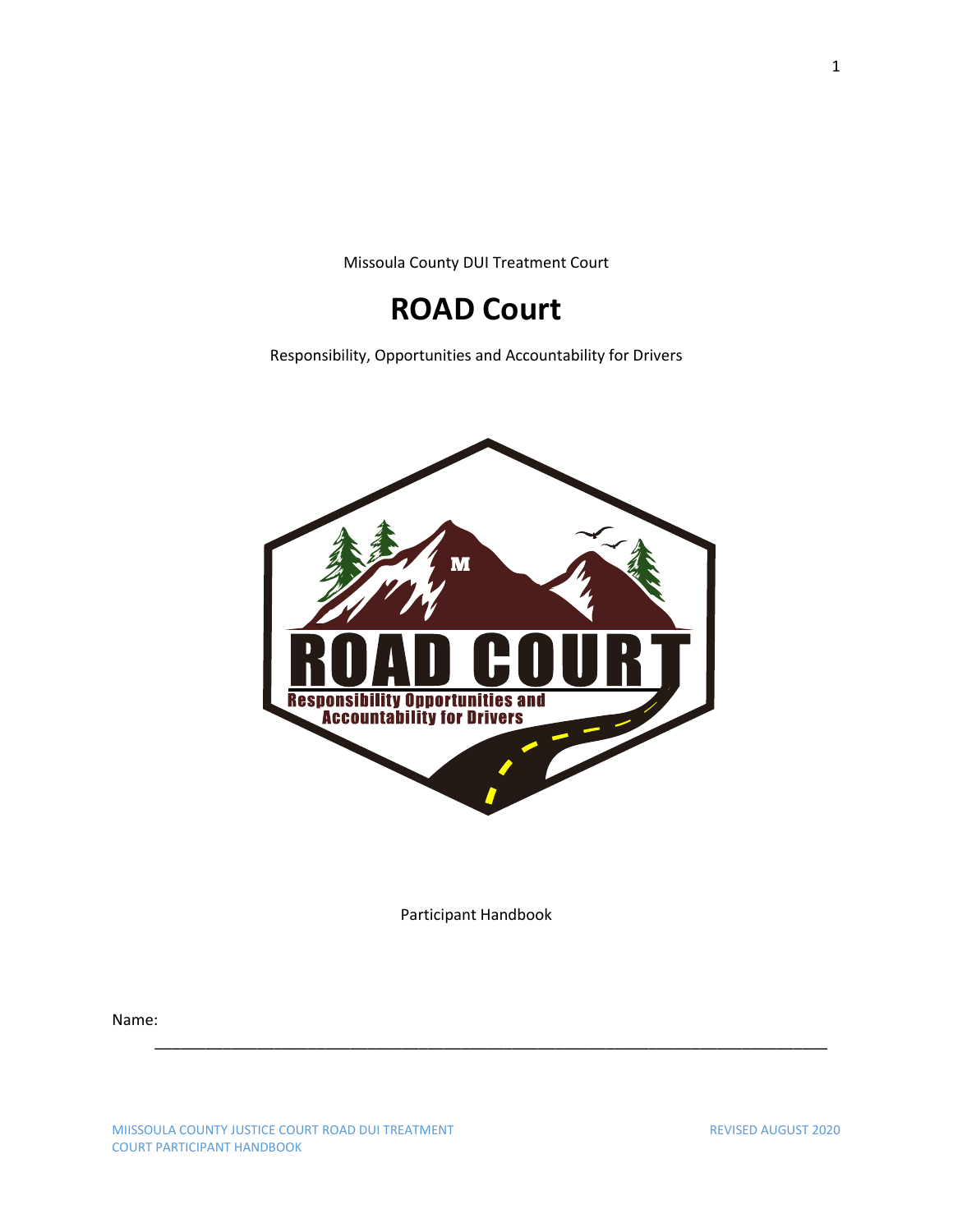# **ROAD Court Participant Handbook – Table of Contents**

| <b>Participant Behavior</b><br>$\overline{\phantom{0}}$<br><b>Dress Code</b><br>Cell Phone Policy<br>$\overline{\phantom{a}}$ |  |
|-------------------------------------------------------------------------------------------------------------------------------|--|
|                                                                                                                               |  |
|                                                                                                                               |  |
|                                                                                                                               |  |
|                                                                                                                               |  |
|                                                                                                                               |  |
|                                                                                                                               |  |
|                                                                                                                               |  |
|                                                                                                                               |  |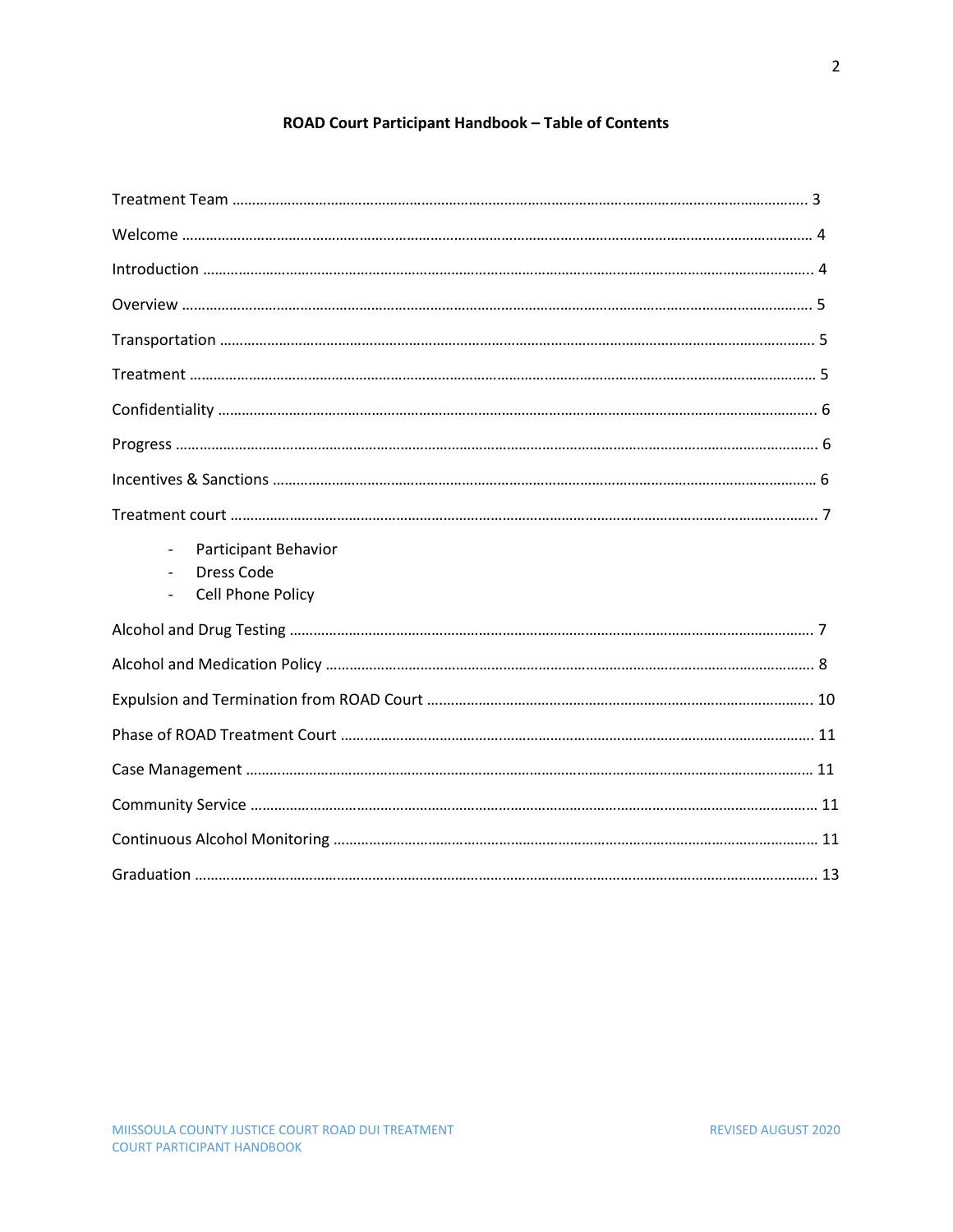#### **Team Members**

Justice of the Peace, Landee Holloway Missoula Deputy County Attorney, Megan Hansen Esq. Defense Counsel, Abigail Rogers Esq. Treatment Representative, John Donald, LSCW, LAC, CMHP Court Coordinator, Samantha Arcand, LAC, SWLC Misdemeanor Probation Officer, Melissa Thompson Montana Highway Patrol, Sergeant Sean Finley

#### **Samantha Arcand Megan Hansen** Megan Hansen

ROAD Court Coordinator **Deputy County Attorney** 200 W. Broadway Street 200 W. Broadway Street Missoula, MT 59802 Missoula, MT 59802 406-493-4960 406-258-4737

Treatment Provider **Defense Counsel** 800 Kensington Ave. #203 Abigail Rogers Law, PPLC Missoula, MT 59801 234 E. Pine Street 406-239-7423 Missoula, MT 59802 riversedgepsychotherapy@gmail.com 406-303-3671

#### **Melissa Thompson**

Chief Misdemeanor Supervision Officer Missoula Correctional Services 2350 Mullan Road Missoula, MT 59808 406-541-9200 MThompson@m-c-s-inc.org

Missoula County Justice Court **Missoula County Attorney's Office** sarcand@missoulacounty.us mhansen@missoulacounty.us

#### **John Donald Abigail Rogers**

arogers@abigailrogerslaw.com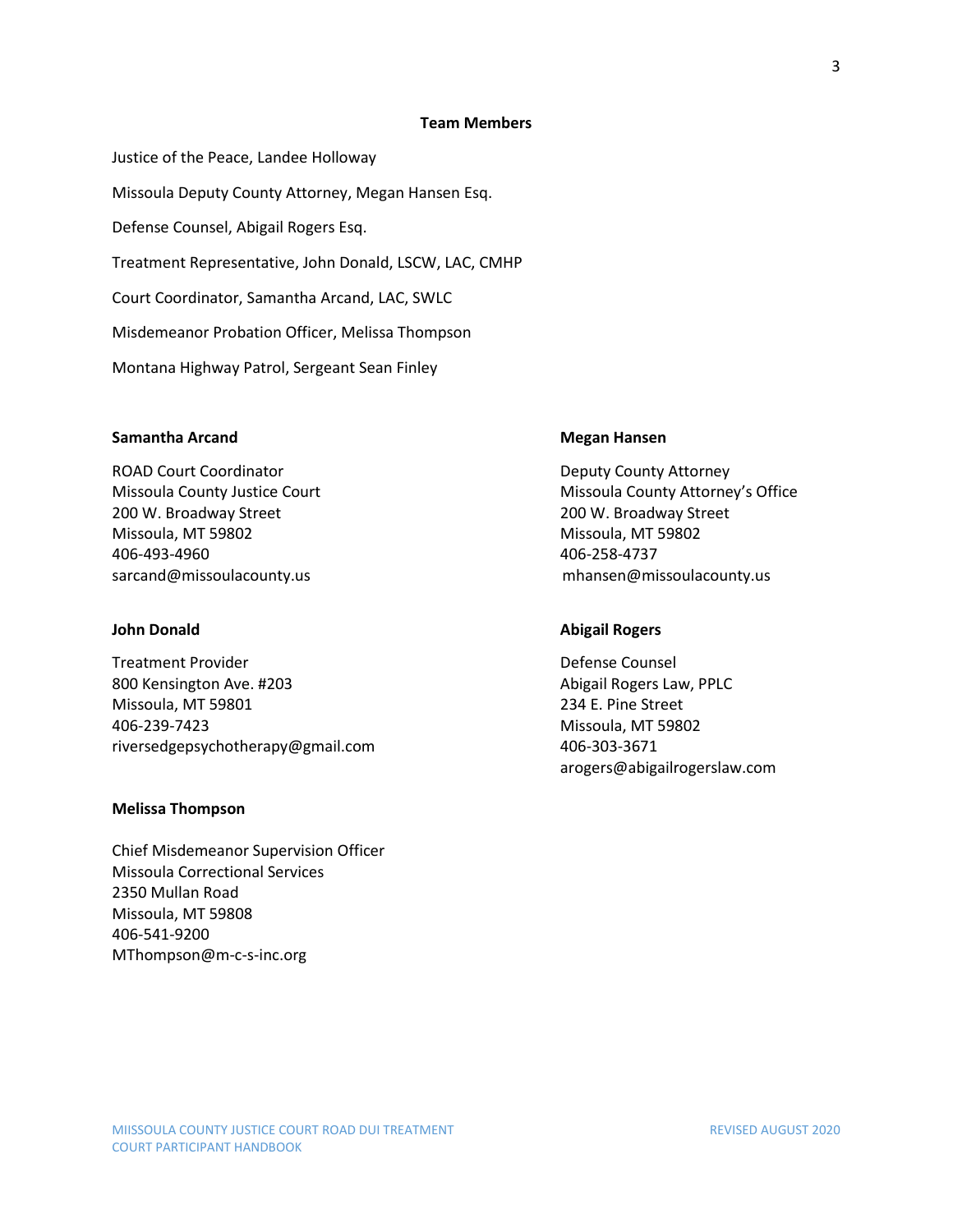#### **WELCOME**

Welcome to the Missoula County Justice Court ROAD (Responsibility, Opportunities and Accountability for Drivers) Treatment Court. This program was created to give individuals charged with qualifying offenses an opportunity to address their addiction to drugs and/or alcohol and begin a life of recovery. By entering ROAD Court, you are perhaps getting the best opportunity you will ever have to reclaim and rebuild your life.

This handbook is designed to answer your questions, provide overall information about the program, and explain what will be required of you as a treatment court participant. As a participant, you will be expected to comply with treatment court rules, follow the instructions given in treatment court by the Judge, comply with the treatment plan developed for you by your treatment provider and the treatment court team and comply with your conditions of probation.

By successfully working through the phases and towards graduation, you will have the opportunity to receive incentives that could potentially relieve you from some or all of the jail time and fines associated with your DUI.

We are happy to welcome you into the program and wish you every success in your recovery.

**Please read this handbook carefully. It is your responsibility to be familiar with its contents. We encourage you to share this information with your family and friends who support your recovery. The information in this handbook may change from time to time, without prior notice, and should not be considered a binding agreement between you and the treatment court program.**

#### **INTRODUCTION**

Missoula County ROAD Court is intended to save lives and make roads safer by reducing recidivism events of alcohol or drug-related traffic offenses, holding participants accountable for their actions, identifying the root problem and treating chemical dependency and co-occurring issues. It is led by Justice of the Peace Landee Holloway and supported by a team of professionals from the legal, law enforcement, treatment and social science research communities.

ROAD Court is designed to facilitate the rehabilitation of adults convicted of alcohol and/or drug-related traffic offenses as defined my Montana Code Annotated Titles 45 and 61. Each participants has been convicted of offenses which, in their totality, provides ROAD Court a minimum of 12 months of jurisdiction but optimally 18-24-months of jurisdiction. Participants are carefully screened and must meet stringent eligibility criteria. Participants are required to address their chemical dependency issues, satisfy their legal obligations and obtain/maintain employment. They are also required to make regular court appearances, meet with probation officers, law enforcement liaison(s), the court coordinator and submit to frequent and random drug and alcohol testing including urinalyses, breathalyzer, and continuous monitoring. Electronic monitoring equipment is assigned where appropriate. The Court also directs its efforts towards changing the participants' behavior, addressing transportation and licensing issues, and focusing on the rights of the DUI victims.

The goal of ROAD Court is to reduce recidivism events of alcohol or drug-related traffic offenses by identifying those individuals who abuse or are addicted to alcohol and/or drugs, placing them in an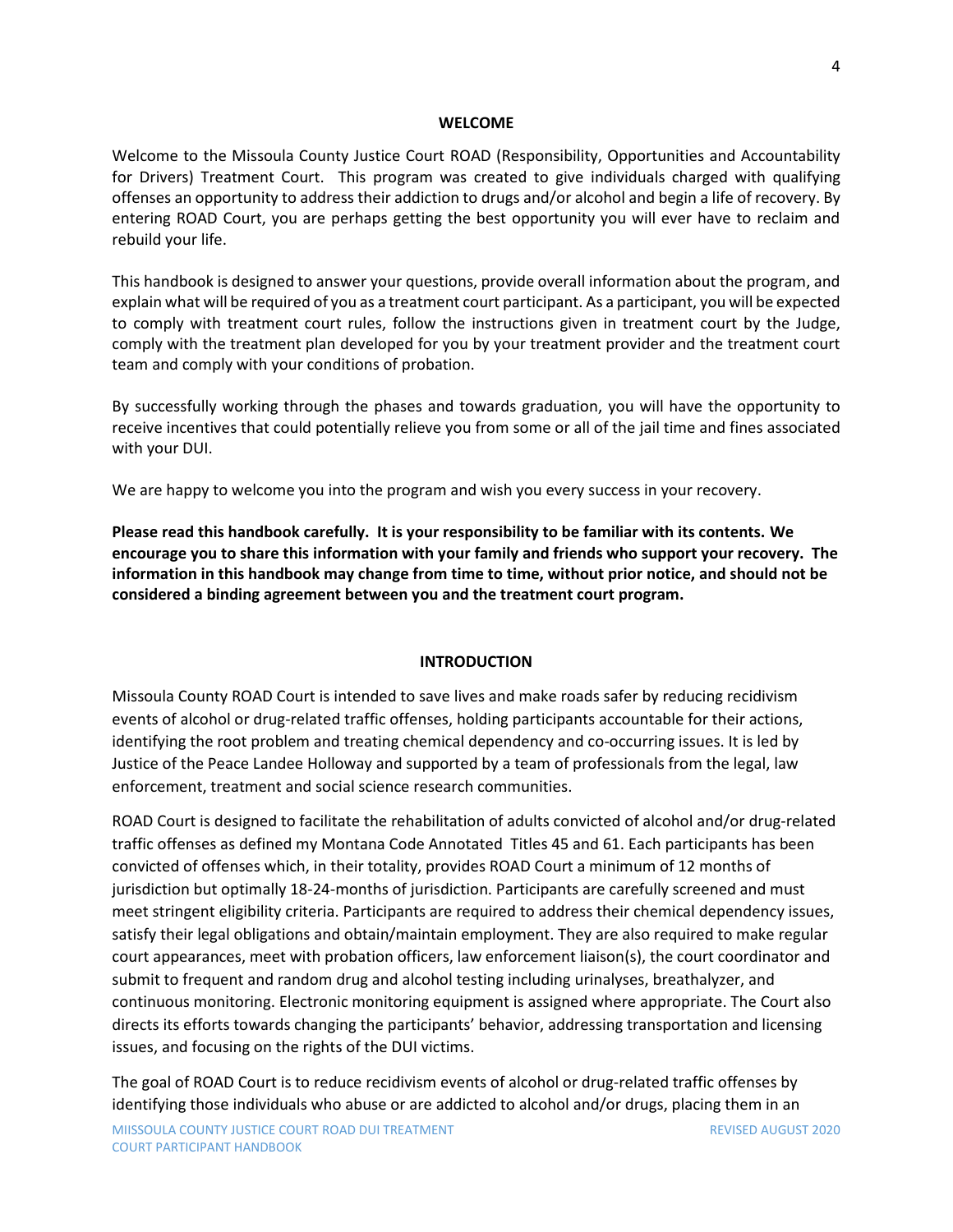appropriate continuum of treatment, monitoring them closely to ensure abstinence and reduce the opportunity for recidivism. By doing so, ROAD Court greatly reduces the threat they previously posed on roadways.

#### **OVERVIEW**

ROAD Court is a court-supervised, comprehensive treatment program for adults who have been convicted of DUI 2<sup>nd</sup> or 3<sup>rd</sup>, aggravated DUI 1<sup>st</sup>, 2<sup>nd</sup> or 3<sup>rd</sup> or traffic offenses that involve substance use on a case by case basis. ROAD Court is a voluntary program that includes regular court appearances before the Treatment Court Judge. By working together, the ROAD Court Team seeksto provide a variety of programs and consistent supervision geared toward supporting and helping the participant maintain a drug/alcoholfree lifestyle.

ROAD Court involves frequent court appearances, consistent judicial supervision, drug/alcohol testing, frequent and unscheduled home visits by team members or law enforcement officers, group and individual drug/alcohol treatment, as well as other needed and assigned programs and services. The Court awards incentives for compliant behavior and progress and imposes sanctions for non-compliant behavior. The treatment team will assist you to be sure you understand what is expected of you.

#### **TRANSPORTATION**

Upon conviction by a plea of guilty or by trial your license will be suspended. Montana Code Annotated 61-5-205 and 208 mandate that an individual convicted of driving a motor vehicle while under the influence of alcohol and/or drugs or operating a motor vehicle with a blood alcohol concentration of .08 or more will have his or her driver's license suspended for a minimum of 6 months. Mont. Code Ann. 61- 5-231 allows ROAD Court to issue a probationary driver's license.

Participants are advised that even if the Court approves them for a probationary license there is an administrative reinstatement fee that is imposed and will need to be paid to the Department of Motor Vehicles before the they can legally drive.

You are expected to appropriately address your transportation needs. If you are eligible for a probationary driver's licenses, you will be assisted in obtaining one. You are encouraged will be encouraged to rely on properly licensed friends and family members for transportation, to walk or bicycle to appointments or to take the public transportation. The Mountain Line provides free transportation in and around the Missoula area.

#### **TREATMENT**

Your ROAD Court Treatment Representative is John Donald, LSCW, LAC, CMHP and his contact information can be found on page 3.

All ROAD Court participants must have a chemical dependency assessment before being considered for admission into the program. The assessment determines each participants required treatment level. The treatment provider will develop an individualized treatment plan with each participant. There is very little tolerance for missed counseling appointments. If you do not believe you need treatment, you do not belong in ROAD Court. The Court will be communicating on a regular basis with your counselor to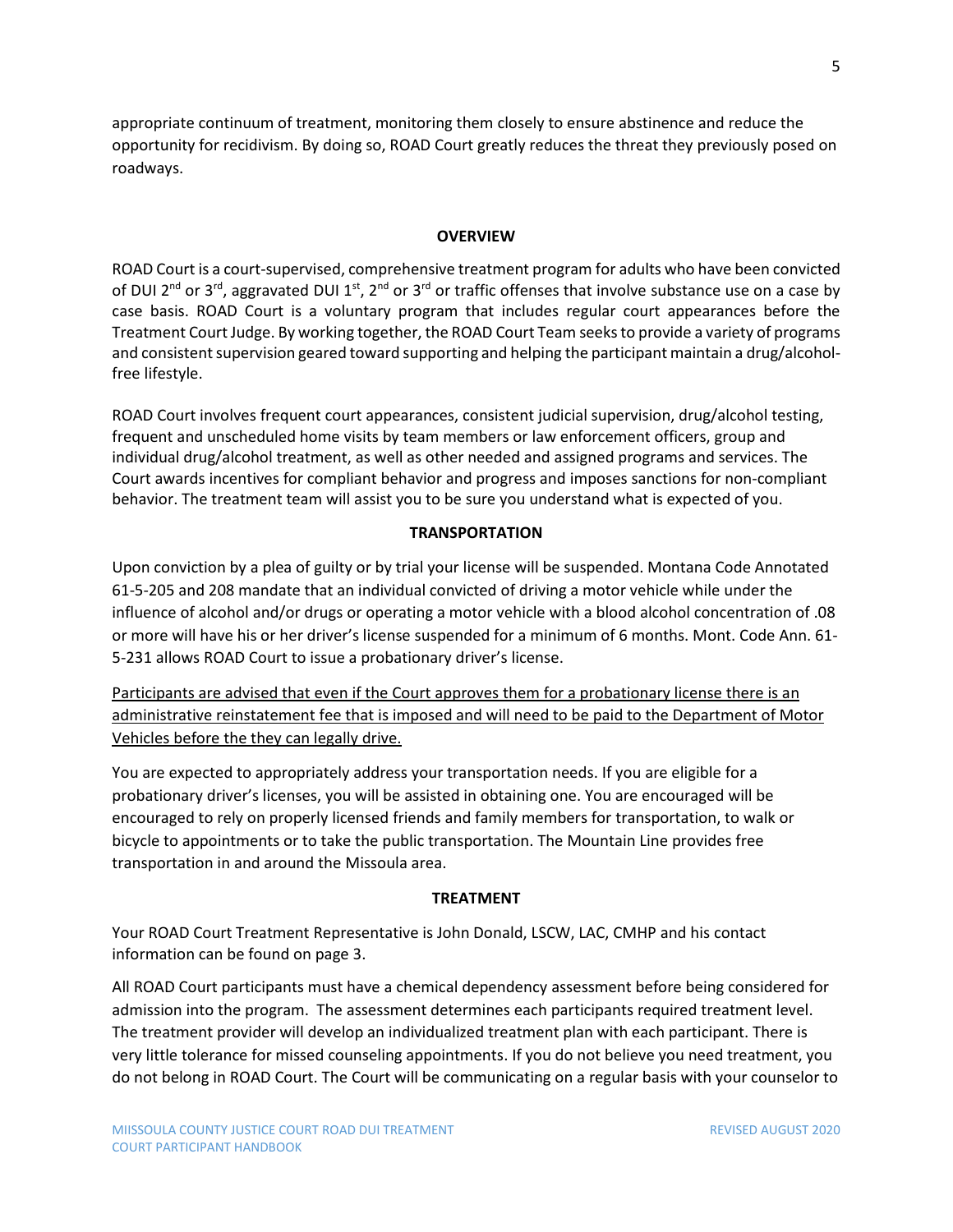discuss progress and attendance. ROAD Court reserves the right to alter your treatment at any time to better suit your needs.

The treatment provider will develop an individualized treatment plan for you which incorporates evidence-based treatment for substance abuse, treatment for any co-occurring mental health disorder and classes. Treatment includes mandatory group and individual therapy, self-help meetings, completion of statutory requirements including traffic and treatment curriculum and other classes or therapies recommended or required by ROAD Court. A case management strategy will also be be developed in conjunction with the treatment plan.

#### **CONFIDENTIALITY**

All treatment-related documents, in accordance with federal, state and local law, are maintained to ensure that the privacy and the identity of the ROAD Court participant is protected and will only be utilized for the intended purpose of ROAD Court. All ROAD Court participants will be asked to sign a *Consent to Release Information* statement in accordance with confidentiality regulations. Confidentiality of participants' alcohol and drug treatment records are protected under Federal regulations. *Confidentiality of Alcohol and Drug Abuse Patient Records*, 42 CFR Part 2 and *HIPPA Privacy Rule*, 45 CFR 160, 162, and 164.

Confidentiality is also essential to maintain the integrity of group therapy sessions. Nothing that is discussed within the confines of those meetings will leave those meetings. No information pertaining to another participant should be discussed outside of the group. This confidentiality applies to things said during ROAD Court as well.

#### **PROGRESS**

The ROAD Court team meets prior to the weekly court sessions. At that meeting, the team evaluates each participant's progress and, and in a non-adversarial setting, determines whether the participant is succeeding and compliant in the program. ROAD Court uses incentives and sanctions with participants to assist them in leading law-abiding, drug-free lifestyles. The team considers incentives for those who are compliant and possible sanctions for those who are not.

#### **INCENTIVES & SANCTIONS**

Incentives are used to encourage participants to accomplish goals they have established for themselves. Sanctions are used to change participants' behaviors in meaningful ways. When applied appropriately, sanctions may keep a participant from unnecessarily spending time in jail.

#### **Examples of Possible Incentives**

| - Verbal praise and encouragement | - Recognition from the Judge        |
|-----------------------------------|-------------------------------------|
| - Phase advancement               | - Certifications of achievement     |
| - Program graduation              | - Credit towards jail time and fees |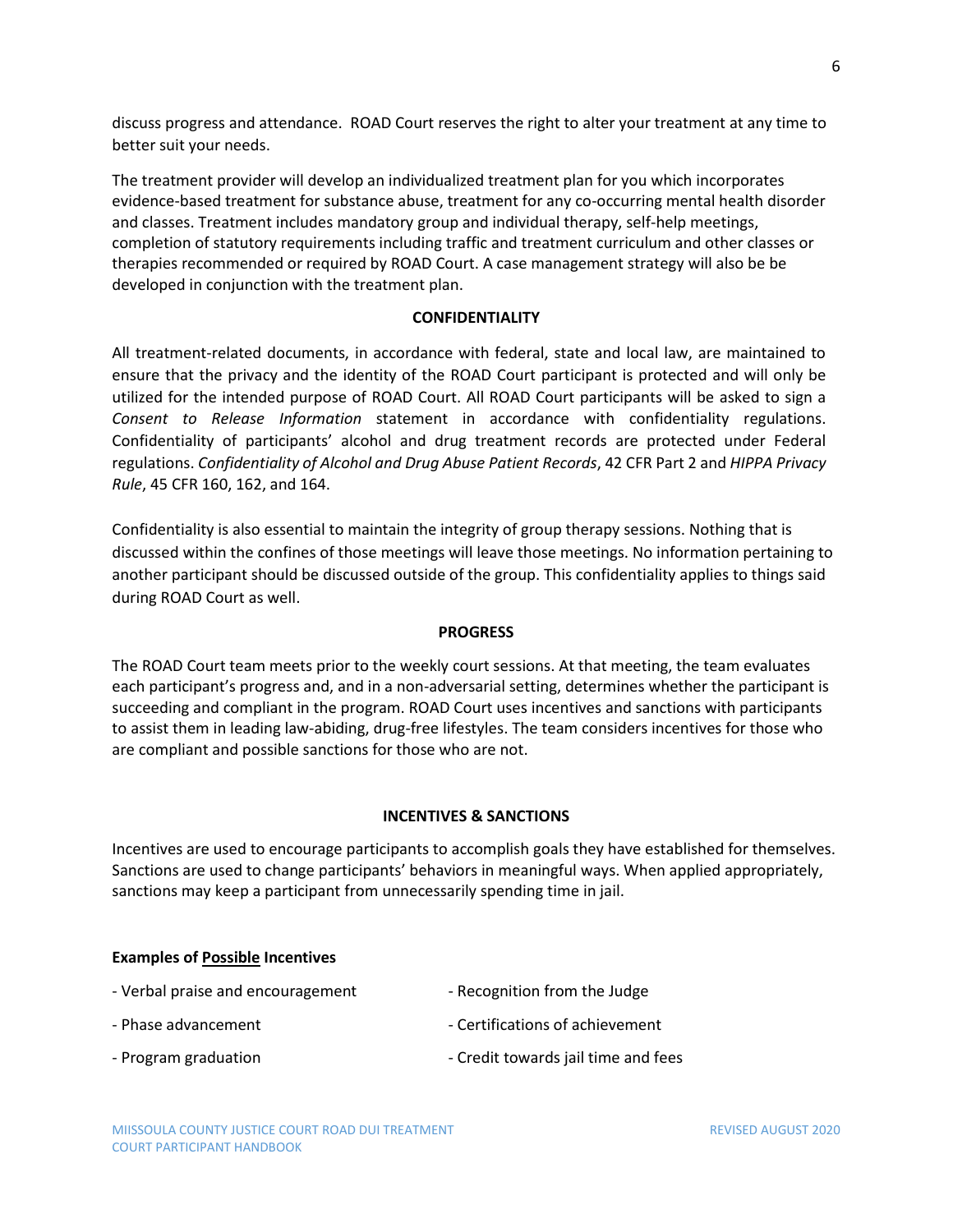#### **Example of Possible Sanctions**

| - Increased drug testing | - Increased supervision |
|--------------------------|-------------------------|
| $\blacksquare$           |                         |

- Modification of treatment Theorem Controller Reading/writing assignments

#### **TREATMENT COURT**

As a ROAD Court participant, you will be required to appear in treatment court on a regular basis. The number of times you must appear depends upon the phase ROAD Court you are currently in*.* Failure to appear may result in a warrant being issued for your arrest and detention in jail until you can appear in Court. If you have questions about your court appearances, you may contact the ROAD Court Coordinator.

### **Court will be held every Thursdays at the Missoula County Court House in Justice Court Department 2 on the main floor, it begins promptly at 9:30am.**

Phase 1 and 2, every Thursday Phase 3, 2<sup>nd</sup> and 4<sup>th</sup> Thursday of the month Phase 4 and 5,  $1<sup>st</sup>$  Thursday of the month

#### **Participant Behavior**

While in court, you are expected to remain seated and quiet until called upon. The Judge is addressed with respect. Unless approval to leave is given, you shall remain for the entire proceeding. No children shall be allowed in Court without receiving prior permission from the ROAD Court Coordinator.

#### **Dress Code**

You are expected to dress appropriately in Court. Men must wear pants of appropriate length and fit, a shirt and shoes. Women must wear pants or skirts of appropriate length, a modest top and shoes. Tight and/or low-riding pants, see-through blouses, mini-skirts, "crop tops", tube tops, bathing suit tops and halter tops are examples of unacceptable attire. Clothing bearing drug or alcohol related themes or promoting or advertising alcohol or drug use are not allowed. No gang colors or gang clothing shall be worn in court. No sunglasses, bandanas or hats are to be worn inside the courtroom.

#### **Cell Phone**

When entering the courtroom, you shall place your cell phone at in the 'cell phone basket'. If you need an exception to this rule, you must get approval from the ROAD Court Coordinator.

#### **ALCOHOL AND DRUG TESTING**

**Drug Use:** Use of illegal substances is prohibited.

You will receive a random substance use testing number from the probation officer and will be required to phone in every morning to verify whether you will be required to submit to testing that day. Law enforcement liaisons from Montana Highway Patrol will conduct additional home visits, monitoring and random testing.

You are required to report and test at Missoula Correctional Services at 2350 Mullan Road, Missoula,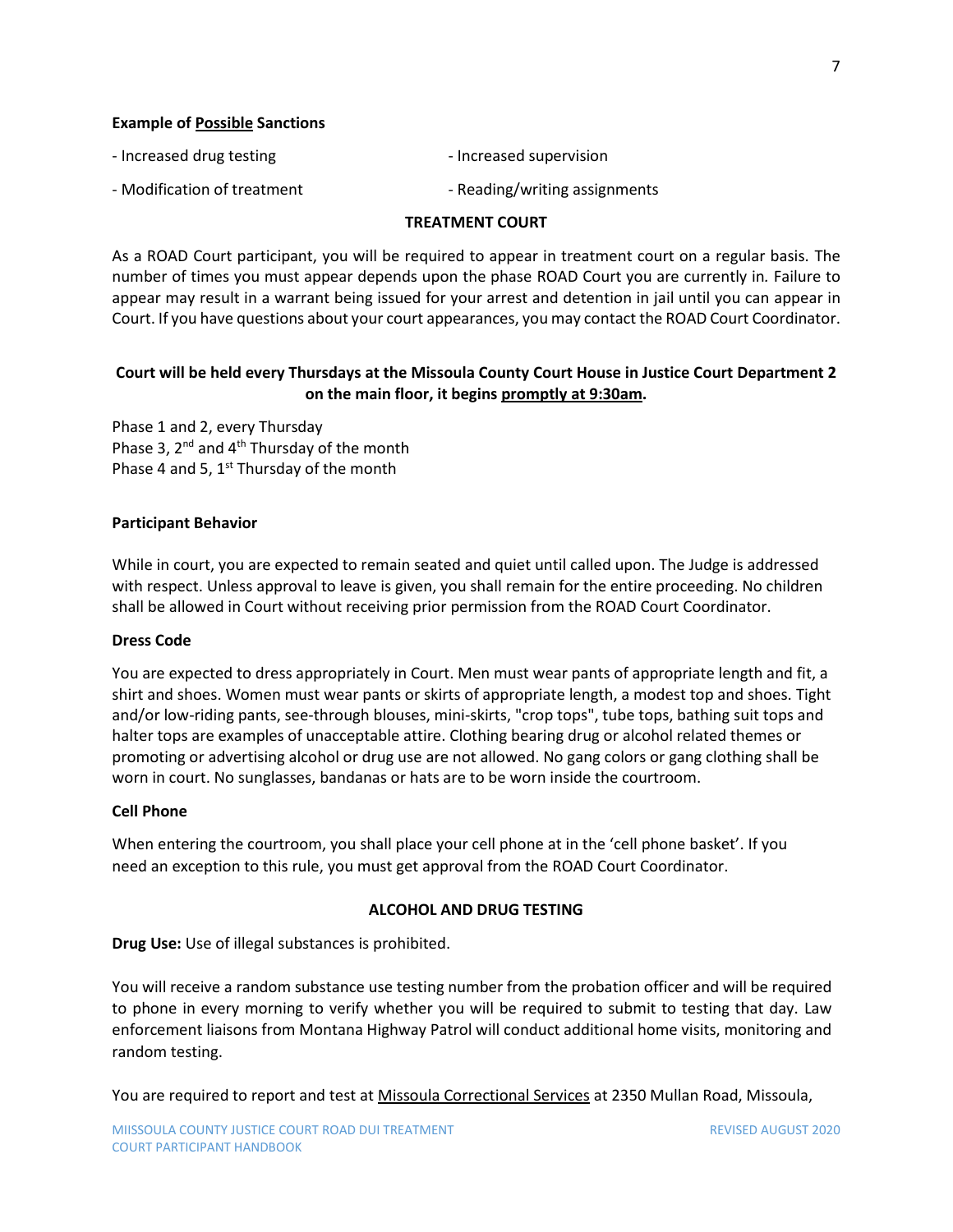MT 59808; the contact number for the testing call line is 406-541-9221.

#### **DRUG TESTING POLICY**

As a participant in ROAD Court, you are addressing substance abuse problems. As a result, alcohol/drug testing is necessary to determine if you are using alcohol/drugs. Drug testing is also a tool to validate your abstinence from alcohol and other drugs. Drug testing assists you in remaining drug free. Random drug testing can be ordered by any member ROAD Court at any time.

#### Policy:

- 1. Drug/alcohol may be sent for confirmation if you have been clean long-term.
- 2. Drug/alcohol tests are administered even if you admit to drug/alcohol usage prior to testing.
- 3. If a quick test is positive, you will be given the chance to admit to the drug/alcohol use. If you admit or deny drug/alcohol use the drug test may be sent for confirmation.
- 4. If you miss a drug/alcohol test, ROAD Court shall treat that test as a positive test.
- 5. ROAD Court will impose a sanction for a positive or missed test.
- 6. If you tamper with a drug/alcohol test, use adulterants, smuggling in another person's urine, etc. ROAD Court will treat this as a positive drug/alcohol test and additional sanctions may apply.
- 7. You are required to provide urinalysis samples as a requirement of ROAD Court. Program staff will observe the sample and will remain in direct visible contact with the sample until the test is administered or the sample is secured in lab shipping standards.
- 8. After conviction, you will immediately perform a drug/alcohol test. A full panel drug screen will be performed so ROAD Court knows your baseline level of drugs and/or alcohol.

#### Random Drug Tests:

- Phase 1: Tests are conducted at least two (2) times per week.
- Phase 2: Tests are conducted at least two (2) times per week.
- Phase 3: Tests are conducted at least two (2) times per week.
- Phase 4: Tests are conducted at least two (2) times per week.
- Phase 5: Tests are conducted randomly per week.

#### **ALCOHOL AND MEDICATION POLICY**

Alcohol**-** You are prohibited from consuming alcohol while in ROAD Court. Furthermore, you shall not enter an establishment whose primary purpose is to sell or distribute alcohol.

Over the Counter Medications**-** You are encouraged to resolve ailments through alternative methods rather than using medications. Before using any over the counter medication, participants are required to discuss the medication with their treatment counselor and probation officer. You shall not take medications that contain ephedrine, pseudoephedrine, phenylpropanolamine or alcohol. Examples of these medications are Sudafed, Nyquil, Contac, Sine-Off and Gallerist. This is not a complete listing. You are encouraged to read the label and ask the Pharmacist for medications that do not contain these substances. Some over the counter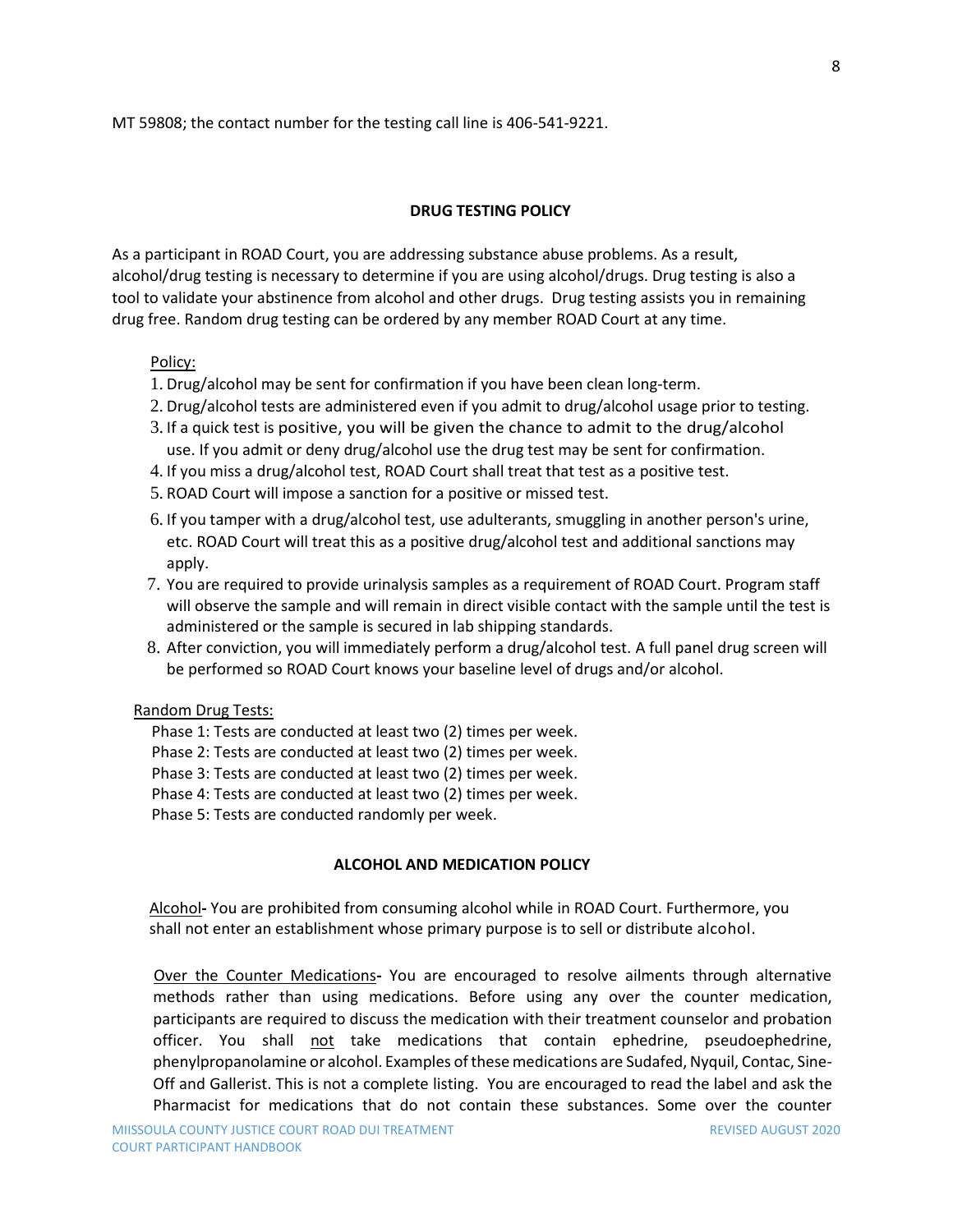medications that do not contain these substances are aspirin, ibuprofen, and acetaminophen. If you are taking over the counter medications, you shall read and follow the directions on the label and take the medication as directed.

Physicians**-** You are encouraged to receive medical treatment from a qualified medical doctor as needed. You are required to disclose your substance abuse history to your physician so that your physician can best address your needs. "Doctor shopping" or using multiple physicians to obtain barred medications is prohibited.

Prescription Medications**-** You must register any prescription with your probation officer and treatment provider prior to taking the medication except in a life-threatening situation. If you take prescription medication in a life-threatening situation, you shall inform your probation officer and treatment counselor as soon as possible. If your physician prescribes you medications, you shall take the medication as prescribed.

A candidate for the program may not be permitted to enter the program if they are using a moodaltering prescription medication or one that will test positive on a drug test, **including medical marijuana**. The candidate may become eligible if they stop using the medication in question under the supervision of their doctor, or if their doctor prescribes another medication that is not mood altering and will not test positive on a drug test.

If a participant must take a prescription medication that tests positive on a drug test for a limited period of time, the participant's clean day count will be suspended while they are taking the medication. Such an event should occur infrequently. Maintaining sobriety is most difficult for an individual who struggle with substance dependency issues when they must take mood-altering medications, even for a short period of time. Pain medication is particularly problematic. There are many prescription medications that are effective, not mood altering and will not test positive on a drug test.

Tobacco and Caffeine**-** Participants are encouraged not to use either tobacco or caffeine; however, they are drugs from which program participants are not barred from consuming legally.

Kratom- [There are no FDA-approved uses for Kratom](https://www.fda.gov/newsevents/publichealthfocus/ucm584952.htm) and there is concern of its potential for abuse. Because Kratom is a mood-altering substance, you are prohibited from using Kratom in ROAD Court.

Medication-Assisted Treatment (MAT)**-** ROAD Court adheres to the recommendations for MAT under the care and prescription of a physician. ROAD Court does not deny any eligible participant access to the program because of their use of FDA-approved medications for the treatment of substance use disorders (e.g., methadone, buprenorphine products including buprenorphine/naloxone combination formulations and buprenorphine mono-product formulations, naltrexone products including extended-release and oral formulations, disulfiram, and acamprosate calcium). ROAD Court specifically permits methadone treatment rendered in accordance with current federal and state methadone dispensed and ordered by a physician. Similarly, ROAD Court specifically permits prescription medications if the Court determines the following conditions have been met: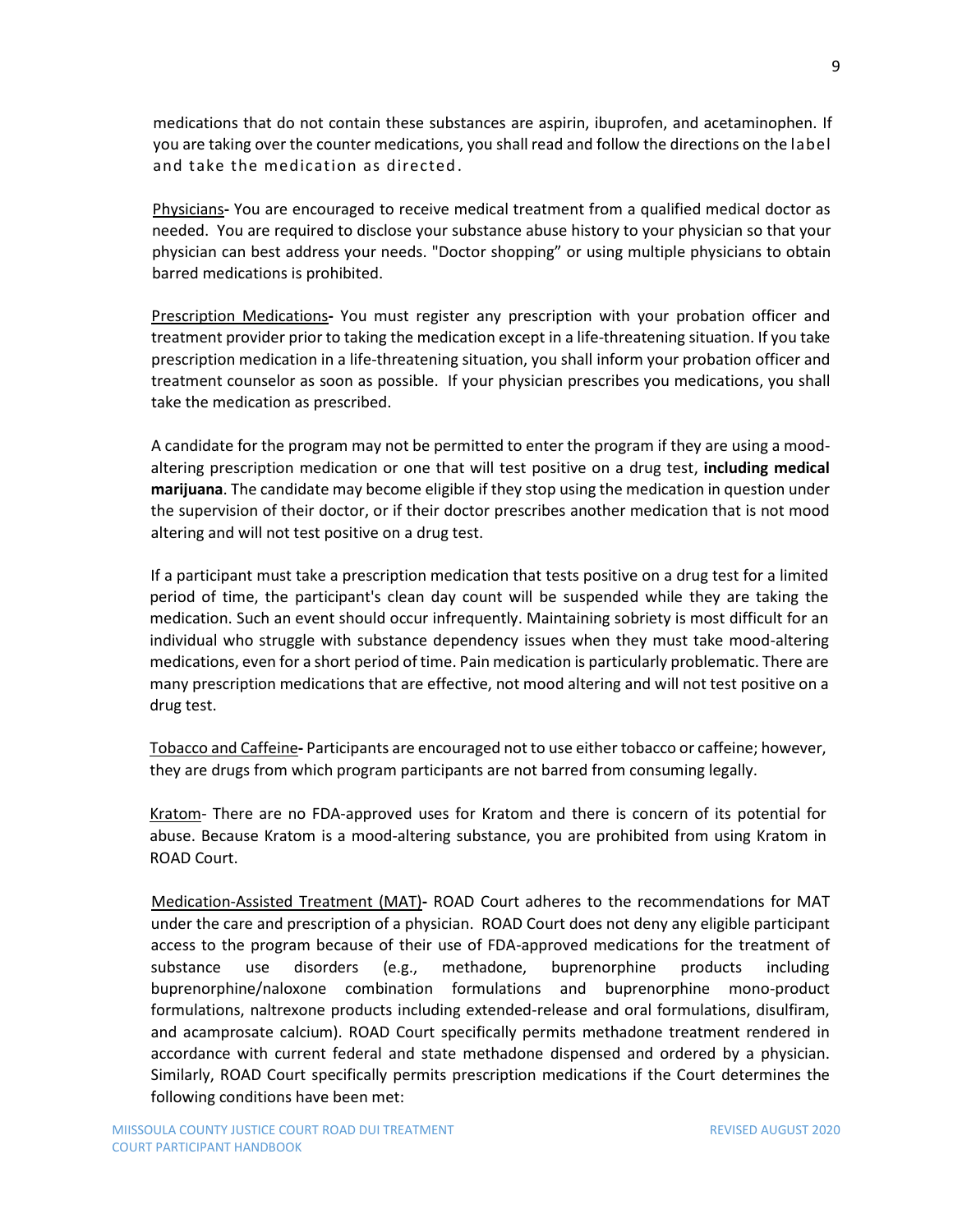- You are receiving these medications as part of treatment for a diagnosed substance use disorder.
- A licensed clinician, acting within their scope of practice, has examined you and determined that the medication is an appropriate treatment for your substance use disorder.
- The medication was appropriately authorized through prescription by a licensed prescriber.

In all cases, ROAD Court must allow MAT for as long as the prescriber determines that the medication is clinically beneficial. You are not required to use MAT as part of the conditions of ROAD Court if it is inconsistent with a licensed prescriber's recommendation or valid prescription.

Under no circumstances will the Judge, other judicial official, correctional supervision officer, or any other staff connected to ROAD Court deny your use of these medications when made available to you under the care of a properly authorized physician pursuant to Opioid Treatment Program regulations through a valid prescription and under the conditions described above. The ROAD Court Judge, however, retains judicial discretion to mitigate/reduce the risk of abuse, misuse, or diversion of these medications.

## **EXPULSION AND TERMINATION FROM ROAD COURT**

You may be expelled from ROAD Court if you do not comply with the treatment program. Although a relapse is not absolute grounds for expulsion, a consistent inability to meet treatment goals may result in expulsion. There are several grounds for possible expulsion. These include:

- Failure to engage in the recommended treatment program
- Possession of alcohol or illegal drugs, or paraphernalia at your residence, in your car, or on your person
- New charges, in particular DUI-related charges or sex crimes
- Corrupting or negatively influencing other ROAD Court participants
- Tampering with a UA sample, using the urine of someone else for your own, or allowing someone else to use your urine for their sample.
- Pathological Dishonesty

If ROAD Court decides to expel you from the treatment program, the Court will hold a show cause/probation hearing and you may be ordered to serve the balance of your suspended jail sentence and pay your fines/fees.

Termination/Opt-out**-** If you choose to opt-out of ROAD Court, the Court will hold a hearing and you may be ordered to serve the balance of your suspended jail sentence and pay your fines and fees.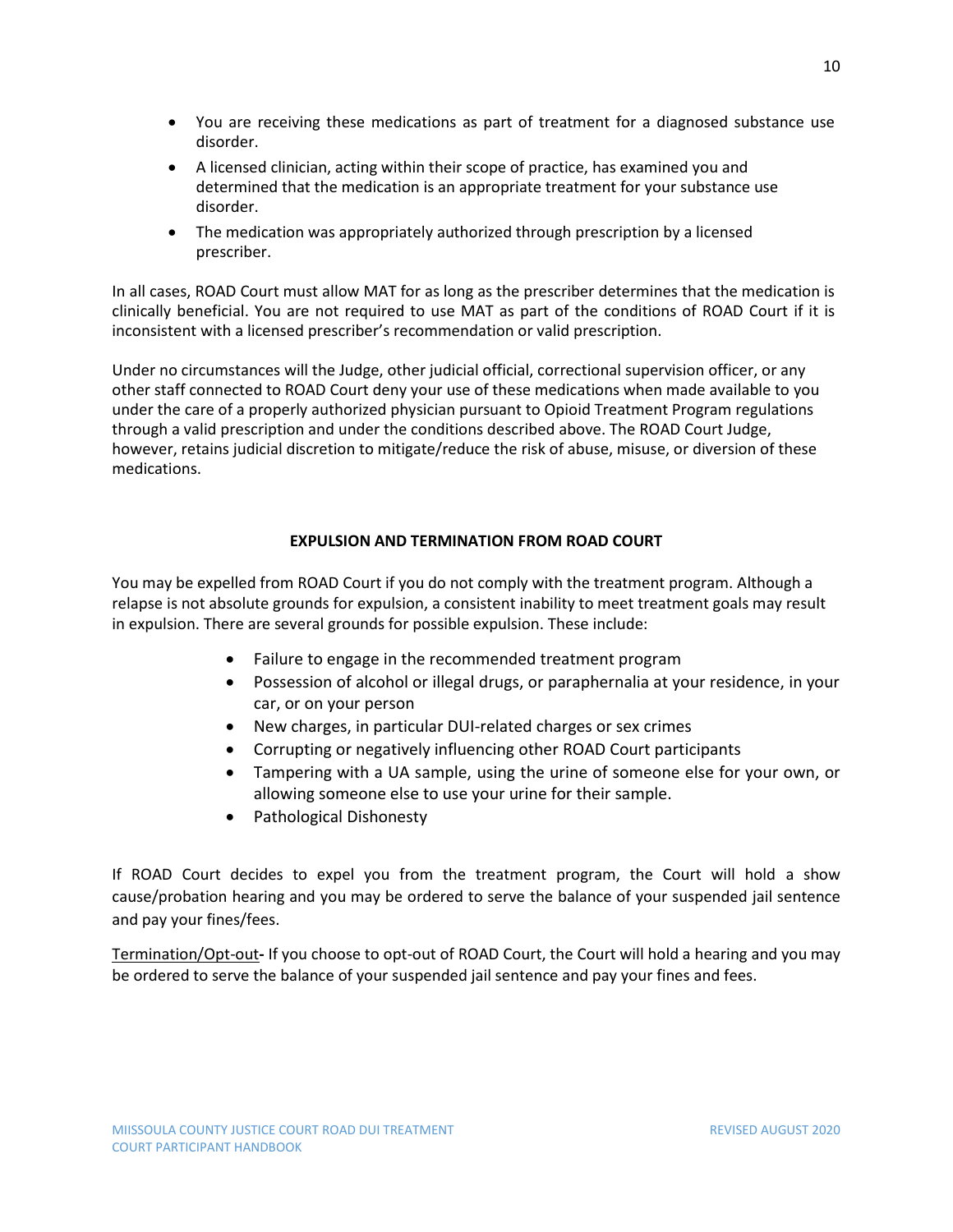#### **ROAD COURT PHASES**

You will advance through each phase by maintaining sobriety and completing program requirements. You will complete various steps or tasks in each phase such as a minimum of two clean alcohol/drug tests, maintaining employment, participating in required treatment sessions and self-help meetings. As part of the program requirements, you may also be required to complete traffic school, earn your HiSet, complete financial counseling, complete community service, complete parenting classes and any other courses required by ROAD Court.

### **CASE MANAGEMENT**

You will be required to meet with the Court Coordinator to develop a case management plan. This plan will be individualized and specific to you and will be modified as needed throughout the program. Case management plans will address things like housing, employment, schooling, wellness, marital status/relationships, friends, family, support systems, transportation needs, financial obligations, shortand long-term goals, community, pro-social activities, etc. The plan will also help guide you through the phases to be a ROAD Court Graduate.

#### **COMMUNITY SERVICE**

Before you graduate from ROAD Court, you shall complete 40 hours of community service. Community service is required in phases 2 through 5. You shall complete Ten (10) hours in phase 2 through 5 before you are eligible to phase up. You may complete your community services phase-by-phase or all at once (40 hours total throughout the program). You shall discuss your community service options with the Court Coordinator before you begin your community service.

When addressing fines related to your DUI conviction, you may do community service to pay off your fines in the amount of \$15.00 per hour. ROAD Court's required 40 hours of community service **may not** also be used as credit towards your fines.

### **CONTINIOUS ALCOHOL MONITORING**

Once accepted into the program, you will be place on continuous alcohol monitoring through Missoula Correctional Services for 90 consecutive days. If you have any violations, this could result in extended continuous alcohol monitoring.

11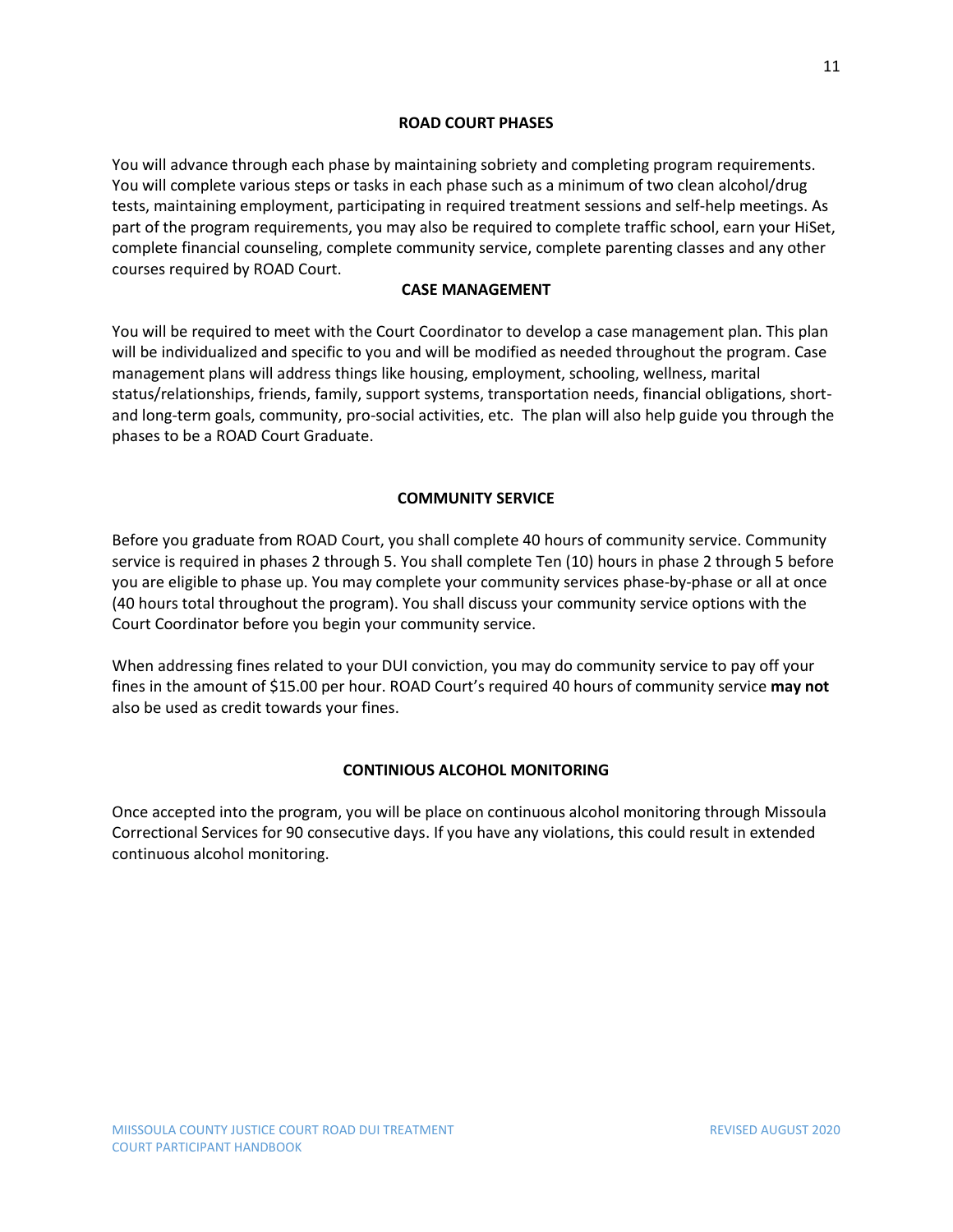### **Phase 1 - Orientation**

| Timeline: Minimum of 45 days<br>14 days of continuous sobriety<br>30 days no missed appointments with | Continuous alcohol monitoring for a<br>$\bullet$<br>minimum of 90 days<br>Court appearances weekly<br>٠<br>Engage in treatment and follow all<br>٠<br>treatment plan recommendations<br>Meet with Probation Officers bi-monthly<br>$\bullet$<br>Minimum of 2 random alcohol/drug tests<br>$\bullet$ |
|-------------------------------------------------------------------------------------------------------|-----------------------------------------------------------------------------------------------------------------------------------------------------------------------------------------------------------------------------------------------------------------------------------------------------|
| treatment provider, ROAD Court,<br>Probation Officer, Court Coordinator, etc.                         | a week<br>Probation Officer monthly home visit<br>٠                                                                                                                                                                                                                                                 |
| Create case management plan with<br>Coordinator before phasing up                                     | Report to Court Coordinator with weekly<br>check in sheet                                                                                                                                                                                                                                           |
|                                                                                                       | Meet with Court Coordinator to develop<br>$\bullet$<br>case management plan                                                                                                                                                                                                                         |

# **Phase 2 – Early Recovery**

| Court appearance weekly<br>$\bullet$<br>Timeline: Minimum of 45 days<br>30 days of continuous sobriety<br>$\bullet$<br>30 days no missed appointments with<br>$\bullet$<br>treatment provider, ROAD Court,<br>a week<br>Probation Officer, Court Coordinator, etc.<br>Review case management plan with<br>$\bullet$<br>Coordinator before phasing up<br>Complete 10 hours of community service<br>٠ | Engage in treatment and follow all<br>treatment plan recommendations<br>Meet with Probation Officers bi-monthly<br>Minimum of 2 random alcohol/drug tests<br>Probation Officer monthly home visit<br>Report to Court Coordinator with weekly<br>check in sheet<br>Meet with Court Coordinator to address<br>financial obligations for fines |
|-----------------------------------------------------------------------------------------------------------------------------------------------------------------------------------------------------------------------------------------------------------------------------------------------------------------------------------------------------------------------------------------------------|---------------------------------------------------------------------------------------------------------------------------------------------------------------------------------------------------------------------------------------------------------------------------------------------------------------------------------------------|
|-----------------------------------------------------------------------------------------------------------------------------------------------------------------------------------------------------------------------------------------------------------------------------------------------------------------------------------------------------------------------------------------------------|---------------------------------------------------------------------------------------------------------------------------------------------------------------------------------------------------------------------------------------------------------------------------------------------------------------------------------------------|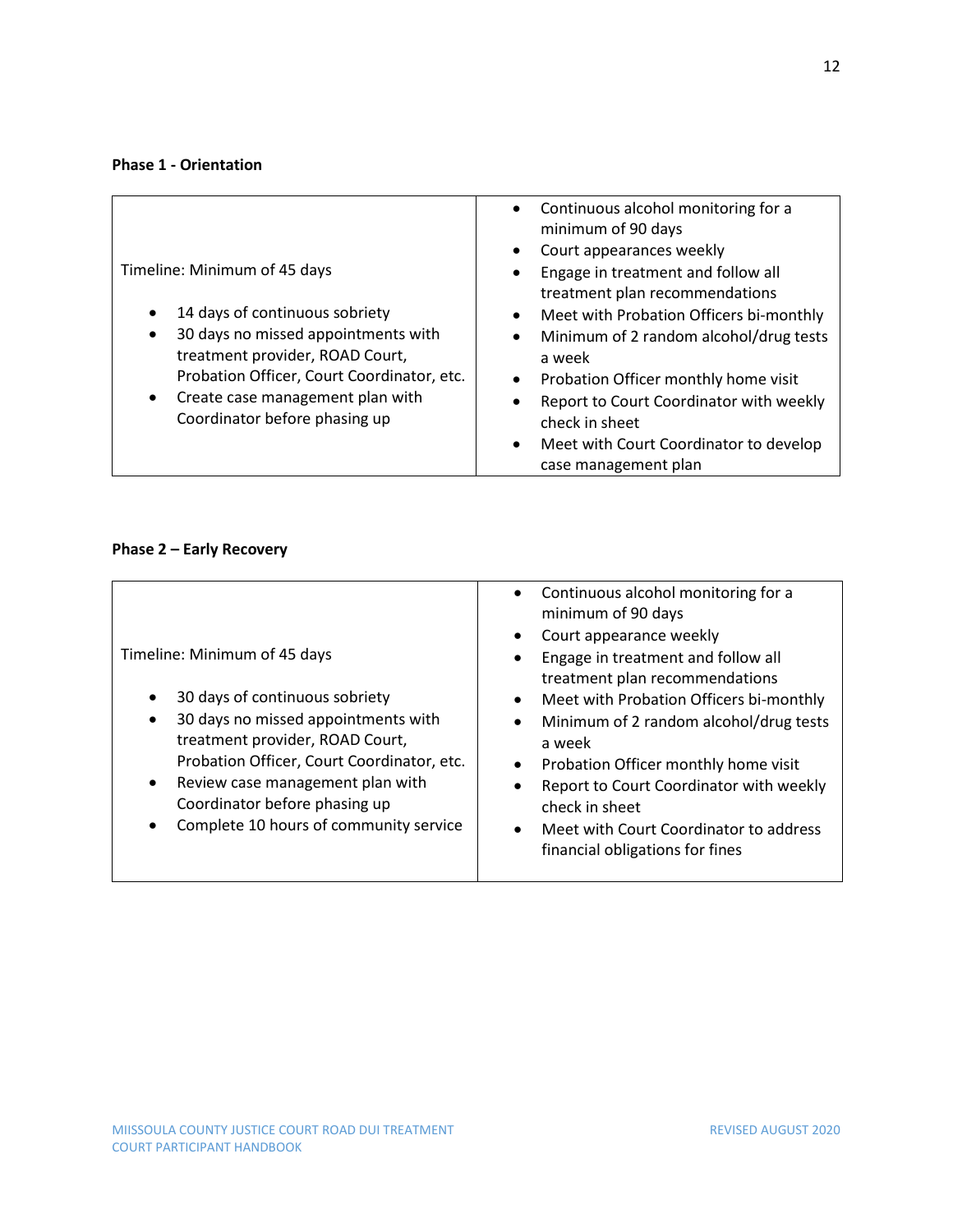# **Phase 3 – Relapse Prevention**

| Timeline: Minimum of 90 days<br>45 days of continuous sobriety<br>45 days no missed appointments with<br>treatment provider, ROAD Court,<br>Probation Officer, Court Coordinator, etc.<br>Review case management plan with<br>$\bullet$<br>Coordinator before phasing up<br>Complete 10 hours of community service | Alcohol monitoring 3 times a week<br>$\bullet$<br>Minimum of 2 random alcohol/drug tests<br>$\bullet$<br>a week<br>Court appearances 2 <sup>nd</sup> and 4 <sup>th</sup> Thursday<br>$\bullet$<br>of the month<br>Engage in treatment and follow all<br>$\bullet$<br>treatment plan recommendations<br>Meet with Probation Officer bi-monthly<br>٠<br>Probation Officer monthly home visit<br>$\bullet$<br>Report to Court Coordinator with weekly<br>check in sheet<br>Meet with Court Coordinator to address<br>$\bullet$<br>financial obligations for fines<br>Meet with Court Coordinator to establish<br>$\bullet$<br>prosocial activities |
|--------------------------------------------------------------------------------------------------------------------------------------------------------------------------------------------------------------------------------------------------------------------------------------------------------------------|-------------------------------------------------------------------------------------------------------------------------------------------------------------------------------------------------------------------------------------------------------------------------------------------------------------------------------------------------------------------------------------------------------------------------------------------------------------------------------------------------------------------------------------------------------------------------------------------------------------------------------------------------|
|--------------------------------------------------------------------------------------------------------------------------------------------------------------------------------------------------------------------------------------------------------------------------------------------------------------------|-------------------------------------------------------------------------------------------------------------------------------------------------------------------------------------------------------------------------------------------------------------------------------------------------------------------------------------------------------------------------------------------------------------------------------------------------------------------------------------------------------------------------------------------------------------------------------------------------------------------------------------------------|

# **Phase 4 – Continuing Care**